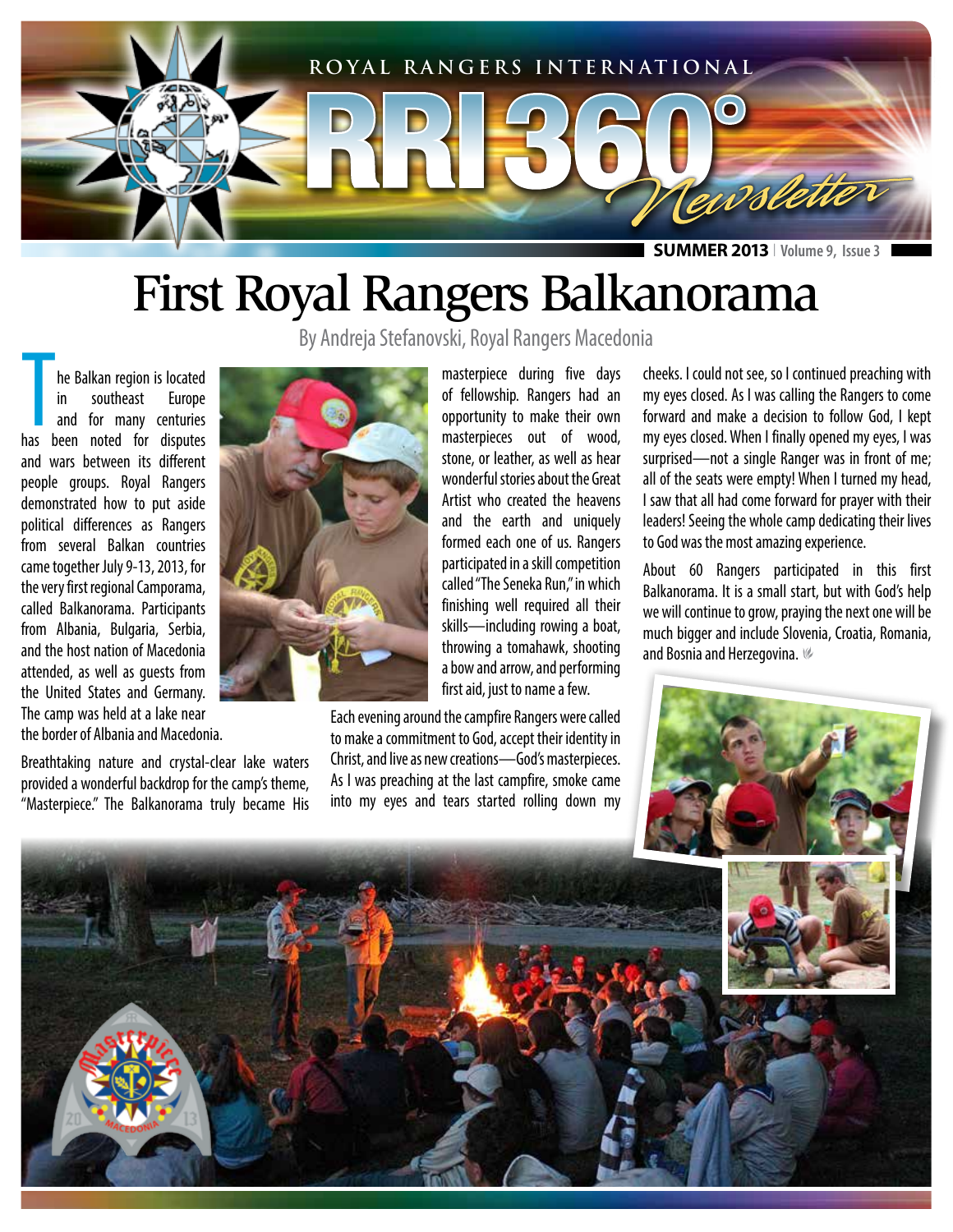## FIRST EURASIA REGIONAL CAMP

By John Wilson, Eurasia Royal Rangers

" urasia Royal Rangers hosted the first-ever Eurasia Regional camp, Euraslët 2013, on the Ukrainian peninsula of Crimea, June 30–July 5.

Dasha's father, an unbeliever, heard that Dasha's Royal Rangers group wanted to attend a camp hosting people from all over the world. He decided to help raise funds so her group could have this multinational experience. Dasha met kids from her home country, Ukraine, as well as others from Russia, Belarus, Estonia, and

America. It truly was a life-changing event for Dasha and the 640 youth and leaders who attended. Some Royal Rangers traveled as far as 5700 miles to participate! The sense of unity was overwhelming. History was made, and we had the privilege to witness and be part of it.

The theme, "Be First!" guided Royal Rangers throughout the week. During the day they experienced workshops and activities of all kinds. Through clouds of mosquitoes and occasional downpours of rain, the young people traversed a rope bridge, played paintball, threw a tomahawk, or started a fire with flint and steel. Squeals of laughter could be heard from those swimming in the Azov Sea. Some students created beautiful crafts, and sports such as archery, volleyball, and weight lifting entertained others. Soloists and groups displayed their music and dancing talents on the big stage in the afternoons.

Evening services were filled with pageantry, talent, worship, and the Word of God! Opening night began with a parade of flags representing the nations in the Eurasia region that have Royal Rangers ministries.

A Facebook post said something like this: On the last night in camp, it was no longer clear who was from which country. Participants had traded scarves and bolos and had become friends. Each member worked hard to make the event

> what it was. The camaraderie revealed that Royal Rangers is one big family—a family of winners!

> Thank you to all who prayed for the first all-Eurasia camp. The presence of God was profound. We hope to see you at the next one!



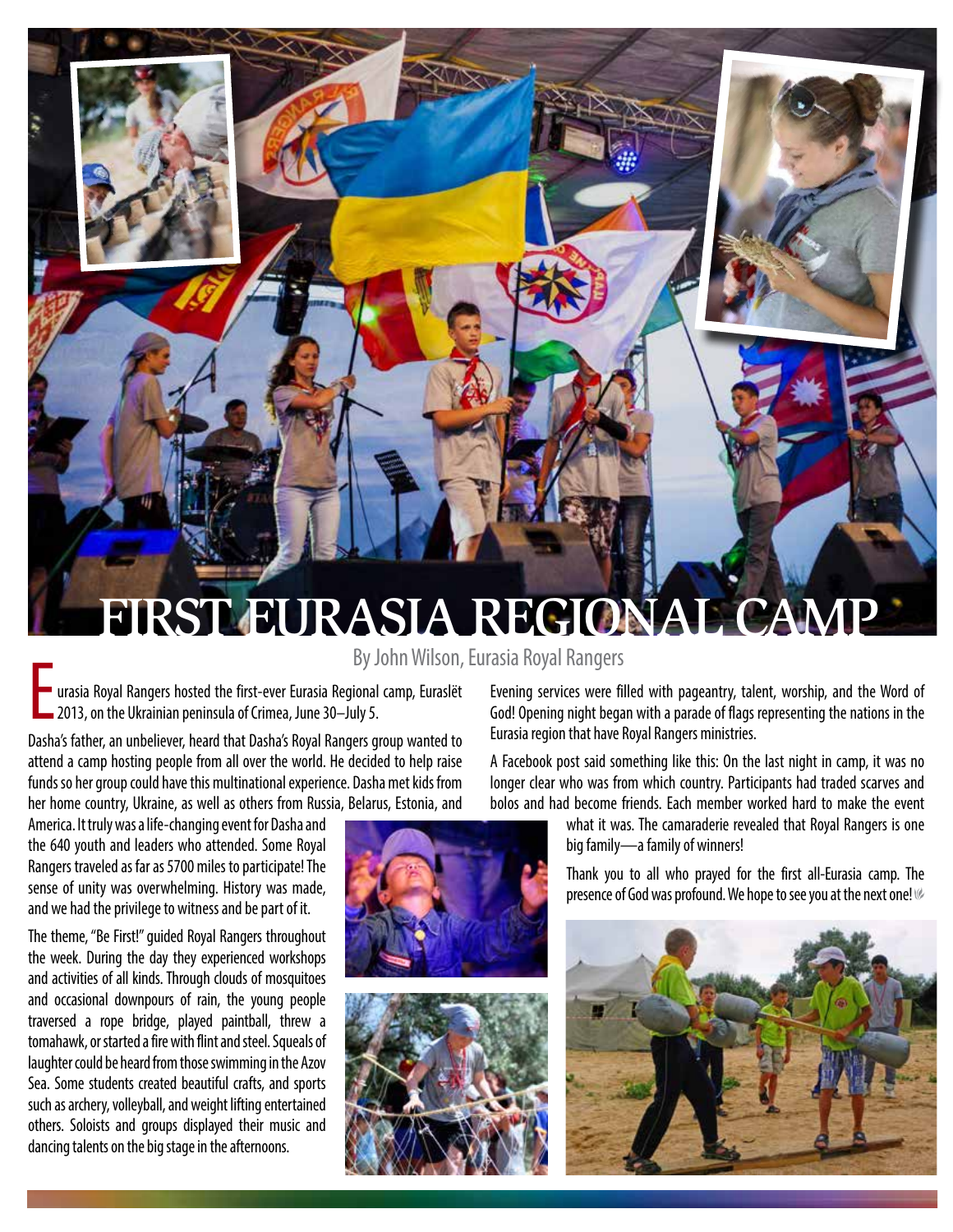

**ABOVE:** *The lively and talented energy of the Filipinos made the song and cheer session very enjoyable.* 

**LEFT:** *Fun & Games time during the training session*



1*A patrol sharing their song during morning parades.* 

S*Making new friends*



## RAISING LEADERS IN PHILIPPINES

Written By Chan Xide, Royal Rangers Singapore

From May 17 to 21, a team of eight Royal Ranger leaders from Singapore and Malaysia visited Cebu, Philippines, to conduct a Leadership Training Academy (LTA). The team was led by Jim Guneratnam (RRI's Asia Pacific Coordina Singapore and Malaysia visited Cebu, Philippines, to conduct a Leadership Training Academy (LTA). The team was led by Jim Guneratnam (RRI's Asia Pacific Coordinator) and Chia Eng Kiat (Singapore's National Commander) and also included Wu Tze Chong, Aaron Lim, Johnson Lieow, David Ng, Joycelyn Wong and Chan Xide. Pastor Emerose T. Nemenzo served as the event host.

The LTA was held at Immanuel Bible College, and over 75 participants came from various regions of the Philippines. Over the course of four days the participants were trained in Ranger Basics, Ranger Safety, and various camp skills such as tool craft, rope craft, and basic first aid.

Those who are familiar with the Royal Rangers program will understand the immense task of imparting so much information in such a short time span. In our human understanding, the task seems impossible. But with God all things are truly possible, and His grace and providence enabled the team to accomplish their goals.

It was a blessing to see how leaders like Jim and Eng Kiat and the older leaders had equally great hearts and genuinely wanted to impart their considerable experience and knowledge to build up a new generation of leaders who can reach, teach, and keep boys and girls for Jesus Christ in the Philippines.

Likewise, it was heartening to see the warm responses from the participants in Cebu. The training will equip the leaders to further establish and enlarge the Royal Rangers ministry in the Philippines. Their enthusiasm and passion to reach the kids of their nation was strongly evident in their discussions and interest.

We are committed to improving the level of leadership among our regional Royal Rangers family and pray that we would continue to have a pivotal role in raising leaders for the Asia Pacific Region.

2*Leaders undergoing the advanced training sessions*